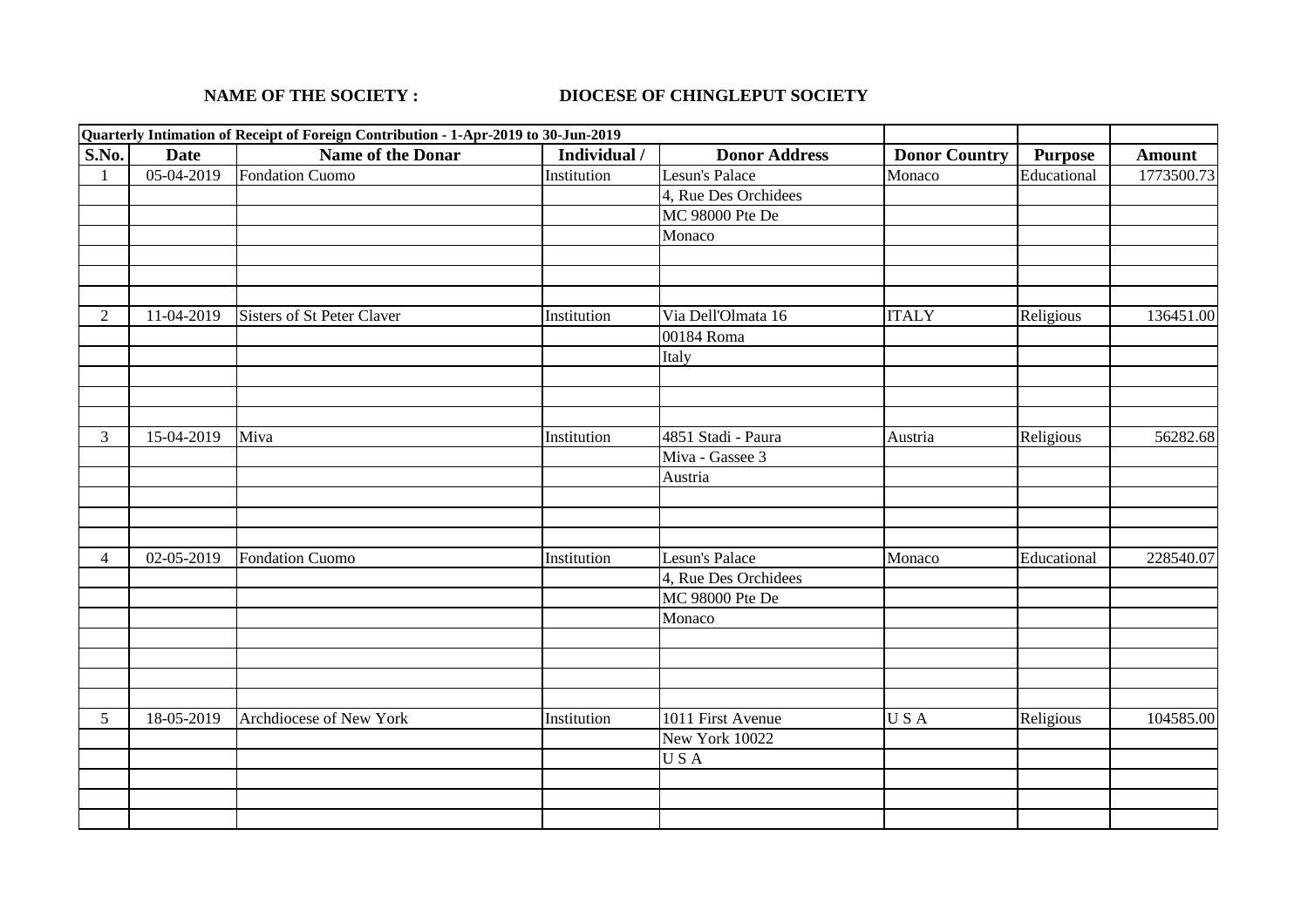| 6              | 24-05-2019   | Diocese of Fulda             | Institution | Mission,                                | Germany               | Religious   | 150220.03 |
|----------------|--------------|------------------------------|-------------|-----------------------------------------|-----------------------|-------------|-----------|
|                |              |                              |             | Entwicklung                             |                       |             |           |
|                |              |                              |             | Frieden                                 |                       |             |           |
|                |              |                              |             | Postfach 1153                           |                       |             |           |
|                |              |                              |             | 36001 Fulda                             |                       |             |           |
|                |              |                              |             | Germany                                 |                       |             |           |
|                |              |                              |             |                                         |                       |             |           |
|                |              |                              |             |                                         |                       |             |           |
|                |              |                              |             |                                         |                       |             |           |
| $\overline{7}$ | 27-05-2019   | Archdiocese Caritas Prague   | Institution | <b>International Cooperation Centre</b> | <b>Czech Republic</b> | Educational | 599325.00 |
|                |              |                              |             | Londynska 44                            |                       |             |           |
|                |              |                              |             | 12000 Praha 2                           |                       |             |           |
|                |              |                              |             | <b>Czech Republic</b>                   |                       |             |           |
|                |              |                              |             |                                         |                       |             |           |
|                |              |                              |             |                                         |                       |             |           |
|                |              |                              |             |                                         |                       |             |           |
| 8              | 03-06-2019   | Love & Care Mission          | Institution | 53-11254th Street                       | USA                   | Educational | 112639.00 |
|                |              |                              |             | <b>Little Neck</b>                      |                       |             |           |
|                |              |                              |             | New York 11362                          |                       |             |           |
|                |              |                              |             | US A                                    |                       |             |           |
|                |              |                              |             |                                         |                       |             |           |
|                |              |                              |             |                                         |                       |             |           |
|                |              |                              |             |                                         |                       |             |           |
| 9              | $04-06-2019$ | <b>Littleway Association</b> | Institution | <b>Sacred Heart House</b>               | <b>United Kingdom</b> | Social      | 244443.00 |
|                |              |                              |             | 119, Cedars Road                        |                       |             |           |
|                |              |                              |             | Clapham Common                          |                       |             |           |
|                |              |                              |             | London Sws Opr                          |                       |             |           |
|                |              |                              |             | <b>United Kingdom</b>                   |                       |             |           |
|                |              |                              |             |                                         |                       |             |           |
|                |              |                              |             |                                         |                       |             |           |
|                |              |                              |             |                                         |                       |             |           |
| 10             | 12-06-2019   | Stiftung                     | Institution | Maria Theresa                           | Germany               | Social      | 207252.00 |
|                |              |                              |             | Scherer Ingenbhol                       |                       |             |           |
|                |              |                              |             | Klosterstrasse 10                       |                       |             |           |
|                |              |                              |             | CH - 6440 Brunnen                       |                       |             |           |
|                |              |                              |             |                                         |                       |             |           |
|                |              |                              |             |                                         |                       |             |           |